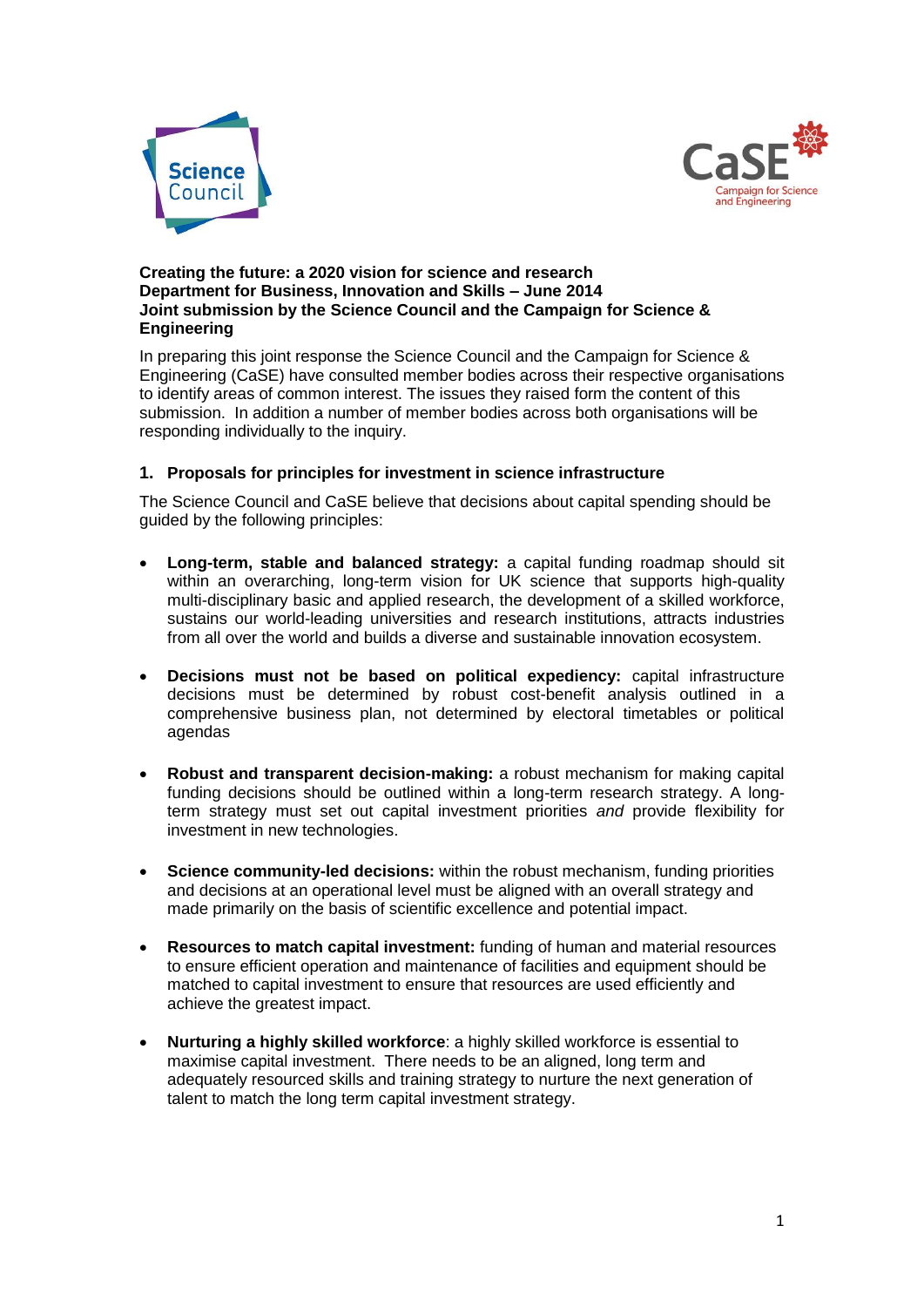# **2. A long-term vision for UK science must be aspirational, achievable and sustainable.**

- 2.1. It is critical to the future success of the UK economy that Government continues to see science as a priority and invests in our national science and research capacity at the same level as our international competitors. Research and innovation underpins a strong economy, creates jobs and will be vital for preparing the nation for future challenges, such as climate change and food security. Funding levels must therefore reflect the considerable strategic need to address these challenges. Long term, sustainable investment in science infrastructure has a major role to play in enhancing capabilities that underpin research and innovation, driving advances in sectors critical to economic growth and tackling future challenges.
- 2.2. The erratic nature of capital investment announcements since the 2010 Comprehensive Spending Review, while being welcomed by the science community, have created concern that decisions are often strongly influenced by short-term political agendas rather than long term strategic considerations. Consequently there has been concern for the stability of many scientific programmes and uncertainty as to the Government's strategy for science and infrastructure. In this ad-hoc decision-making environment planning becomes more difficult and there is a real danger that the UK's research capabilities in important areas will be lost as researchers in the UK turn to other areas that appear more stable. Such uncertainty also affects the development and sustainability of international collaborations and the UK's ability to attract leading international researchers who will look for opportunities in other countries. We believe that **long term, stable investment in science and research promotes confidence within the science community at home and to potential overseas investors, establishing global leadership in selected areas.**
- **3. Investment decisions should be informed by continuous dialogue across the science community, including employers, researchers, and professional bodies and learned societies in order to determine capital, resource and skills needs, and ensure a balanced science and research portfolio.**
- 3.1. Priorities for investment in large and small-scale facilities must be set on the basis of evidence of scientific outputs and societal impact.
- 3.2. The consultation seeks views on a series of options for the UK's priorities for long term large-scale capital investments. The proposed list of projects does not outline the method by which the list was determined or indicate the individuals or organisations that were consulted in drawing up the options. Neither is there clarity on how the potential capital costs for each project were estimated or a published risk analysis or criteria for measuring success, impact or opportunity costs of any particular set of decisions. Such supporting information is necessary if projects are to be prioritised.
- 3.3. **Funding decisions at the operational level must be led by the research community through arms-length public bodies and made primarily on the basis of scientific excellence and potential impact**. A long term strategy for UK science must be achieved through ongoing, transparent and wide ranging consultation with the science community and other user groups. The strategy must be continually reviewed, evaluated and adjusted to meet new challenges arising from within the UK and internationally. Arms-length public bodies are best placed to deliver this approach. The failure to take a broad, cross-science and UK-wide approach overall has serious risks and is likely to lead to partisan interests making the case for the projects within their own area, pitching one area of science against another. This is not in the long term interest of UK science, which is becoming increasingly multi-and cross-disciplinary.
- 3.4. The consultation proposes three potential scenarios for the science and research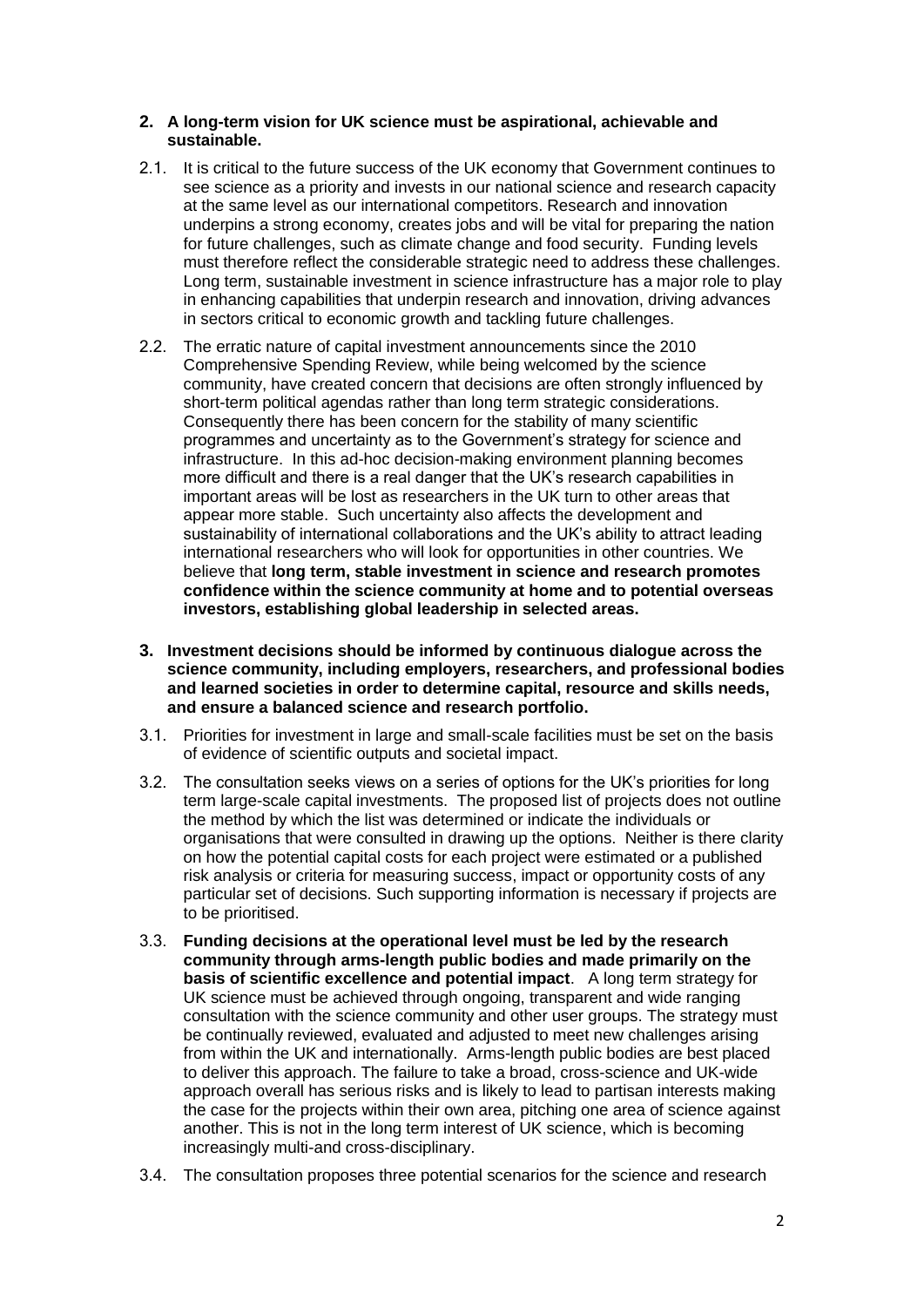budget for 2016-21. However there are no details about how the annual budgets in each scenario have been arrived at or on the individuals or organisations that were consulted to produce them. In addition the scenarios offer an incomplete picture of where Government spending could be distributed. Research Councils are key funders of capital investment, and are well-placed to inform the process of capital investment. Their funding allocation should to reflect this. It is crucial that funding streams, through the Research Councils and higher education institutions (HEIs) work in conjunction to provide adequate resources and capital spending to a range of different institutions and disciplines, and increasing multi-disciplinarity requires these institutions to develop a more coherent and strategically-led UK-wide strategy.

- 3.5. **The Science Council and CaSE recommend that a cross-government National Science Capital Infrastructure advisory group is established to provide leadership, guidance and direction to develop the Science Capital Roadmap, and to outline a long-term timetable of continuous replacement and improvement of capital research facilities. The advisory group should be comprised of representatives from the Research Councils, higher education, government, professional bodies, employers and other user communities at the national, regional and local level. A similar proposal has been made by the LSE Growth Commission with regard to UK infrastructure projects<sup>1</sup> .**
- **4. Capital investment in UK science must be balanced, stable and strategic across all areas of science and research. Investment must also include sufficient long-term resources for operational and maintenance purposes to maximise the use of assets**
- 4.1. Excellent scientific research takes place on a large and small-scale, and in both instances can take many years to deliver commercial impact. Large-scale projects in particular will have long lead times, and in many cases the period from development and planning to construction and completion will take a number of years before any scientific research is conducted. **To give stability to UK science and in order for the UK to reap the benefits of investment in its science base, a long-term capital investment strategy must be planned to last a minimum of 10 years.**
- 4.2. Without a long term investment plan Government-funded projects are more vulnerable to unforeseen global events, which threaten the capacity to complete projects in development, continue to maintain and upgrade existing projects or provide flexibility to rapidly exploit new scientific discoveries. Future demand is also an important consideration in investment policy. The Central Laser Facility is an example of a project which is running significantly below capacity due to lack funding for support staff. **The Government should commit adequate resources to horizon scanning programmes that can identify short and long term strategic infrastructure and support needs.**
- 4.3. The UK must have a balanced portfolio of investment in science and research based on excellence. Investment in scientific infrastructure should not therefore be determined primarily by the size of the existing user community but should be influenced by a number of factors including opportunity, the increasing multidisciplinarity of complex issues and the need for breadth across the UK science base, both scientifically and geographically.
- 4.4. Adequate resourcing of mid-level facilities and infrastructure with matched maintenance and replacement costs is vital for long-term support for skills, training, jobs and excellence across all science activities. **These requirements and the associated costs should be provided in a comprehensive business plan for each proposed capital project.**

 $\overline{a}$ 1 <http://www.lse.ac.uk/researchAndExpertise/units/growthCommission/documents/pdf/LSEGC-Report.pdf>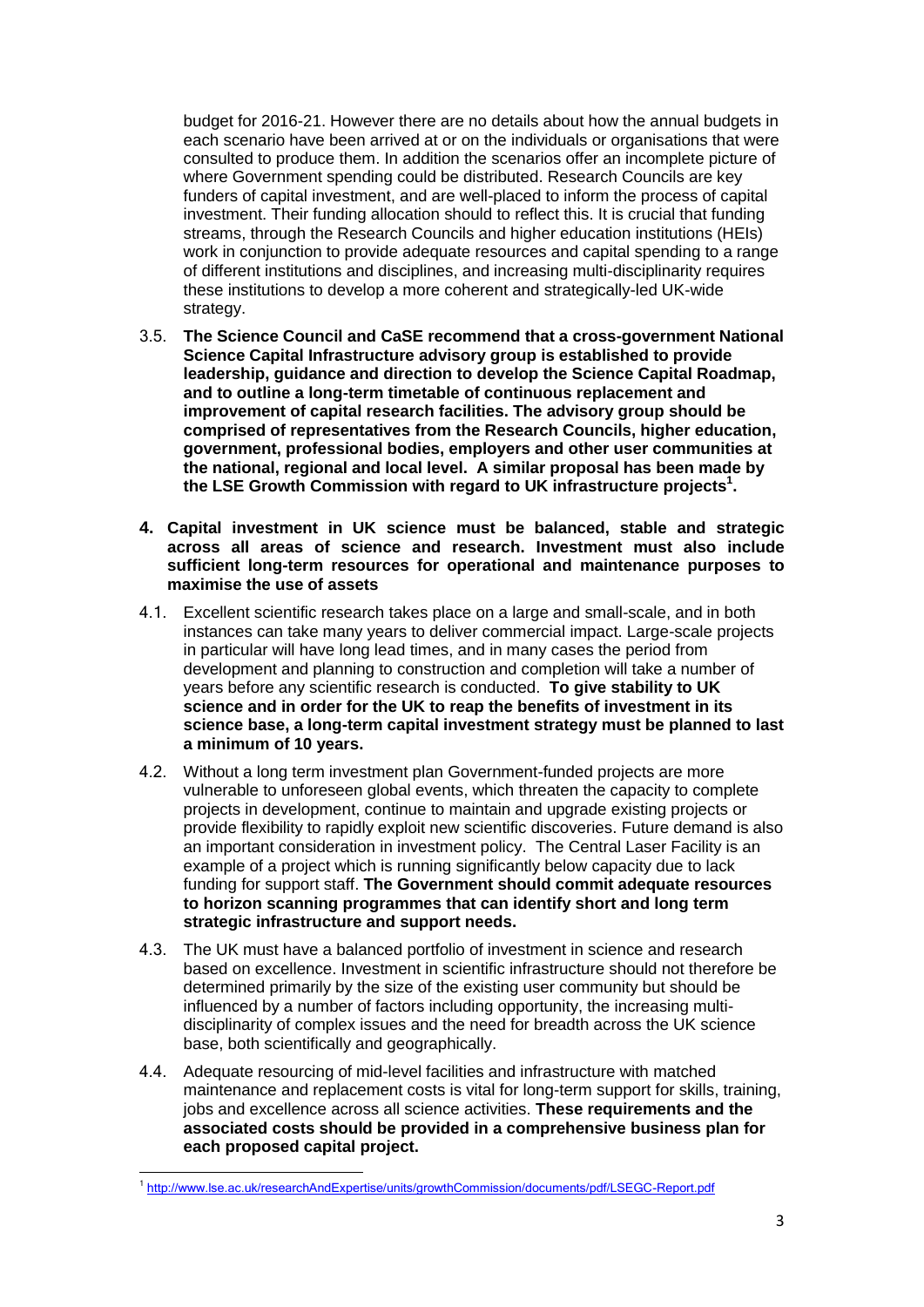- 4.5. Higher education institutions play a key role in forging links with other stakeholders and public investment in scientific infrastructure through universities can leverage further investment from private investors. The Technology Strategy Board and Research Councils should also have key roles as brokers between public and private sector interests.
- 4.6. The history and track record of stand-alone projects initiated by Ministerial decision, especially for large-scale publicly-funded projects is not impressive. Of course, this is not only a factor for science infrastructure but there are many examples of such decisions where the investment has failed to provide the public with value for money<sup>2</sup>. One common error for such projects has been a tendency for Ministers to hugely underestimate project costs leaving a legacy issue for successors and biting into the budgets of arms-length agencies at a later stage. A recent example includes the Science and Technology Facilities Council's net expenditure in 2009-10 increasing by £24 million because it did not anticipate exchange rate fluctuations<sup>3</sup> but there are many others across Government departments<sup>4</sup>.
- **5. A highly skilled workforce is essential for maximising capital investment. A long-term education, skills and training strategy that includes schools, and further and higher education must be aligned with a long term capital investment strategy.**
- 5.1. To maximise the benefits of investment in capital infrastructure there must be the right skills and expertise to operate and maintain research infrastructure. Large facilities in particular will require large numbers of skilled technicians and other support staff to maximise their outputs. With growing economic demand for a workforce with higher level technical and practical science skills, the ability to conduct experiments with high-quality apparatus in real laboratory conditions provides scientists with opportunities to develop the necessary skills to meet this demand.
- 5.2. There must be in place skills and training frameworks to develop and maintain cutting edge technical skills and knowledge. Investment in the skills pipeline will increase the attractiveness to UK and overseas businesses of investing its R&D activities in the UK. The pace of advancement in science knowledge and the demands of the innovation economy for high-skilled individuals outside the R&D sectors means that increasing numbers of students and postgraduates need exposure and access to leading-edge facilities.
- 5.3. Joined-up policies and investment across Government will maximise the potential benefit to society from the opportunities provided by investment in the science base. For example, consultation and alignment with policy development in education, skills and training, workforce development and regional investment should be informed by science investment decisions. Such an approach would achieve greater coherence, collaboration and productivity.

#### **6. A long term investment strategy must seek to support and provide opportunities for all sectors and regions of the UK**

6.1. The Government has consistently expressed a desire to rebalance the UK economy<sup>5</sup>, both geographically and sectorally. Higher education institutions play an important role in growing regional economies through research and development and the development of high level skills, particularly in STEM sectors. Investment by Russell Group universities, for example in medical research and

 2 <http://www.iea.org.uk/sites/default/files/publications/files/upldbook419pdf.pdf>

<sup>&</sup>lt;sup>3</sup>[https://www.gov.uk/Government/uploads/system/uploads/attachment\\_data/file/247170/1643.pdf](https://www.gov.uk/government/uploads/system/uploads/attachment_data/file/247170/1643.pdf)

<sup>4</sup> [http://www.instituteforGovernment.org.uk/sites/default/files/publications/System%20Error.pdf](http://www.instituteforgovernment.org.uk/sites/default/files/publications/System%20Error.pdf)

<sup>&</sup>lt;sup>5</sup> [https://www.gov.uk/Government/policies/reducing-the-deficit-and-rebalancing-the-economy](https://www.gov.uk/government/policies/reducing-the-deficit-and-rebalancing-the-economy)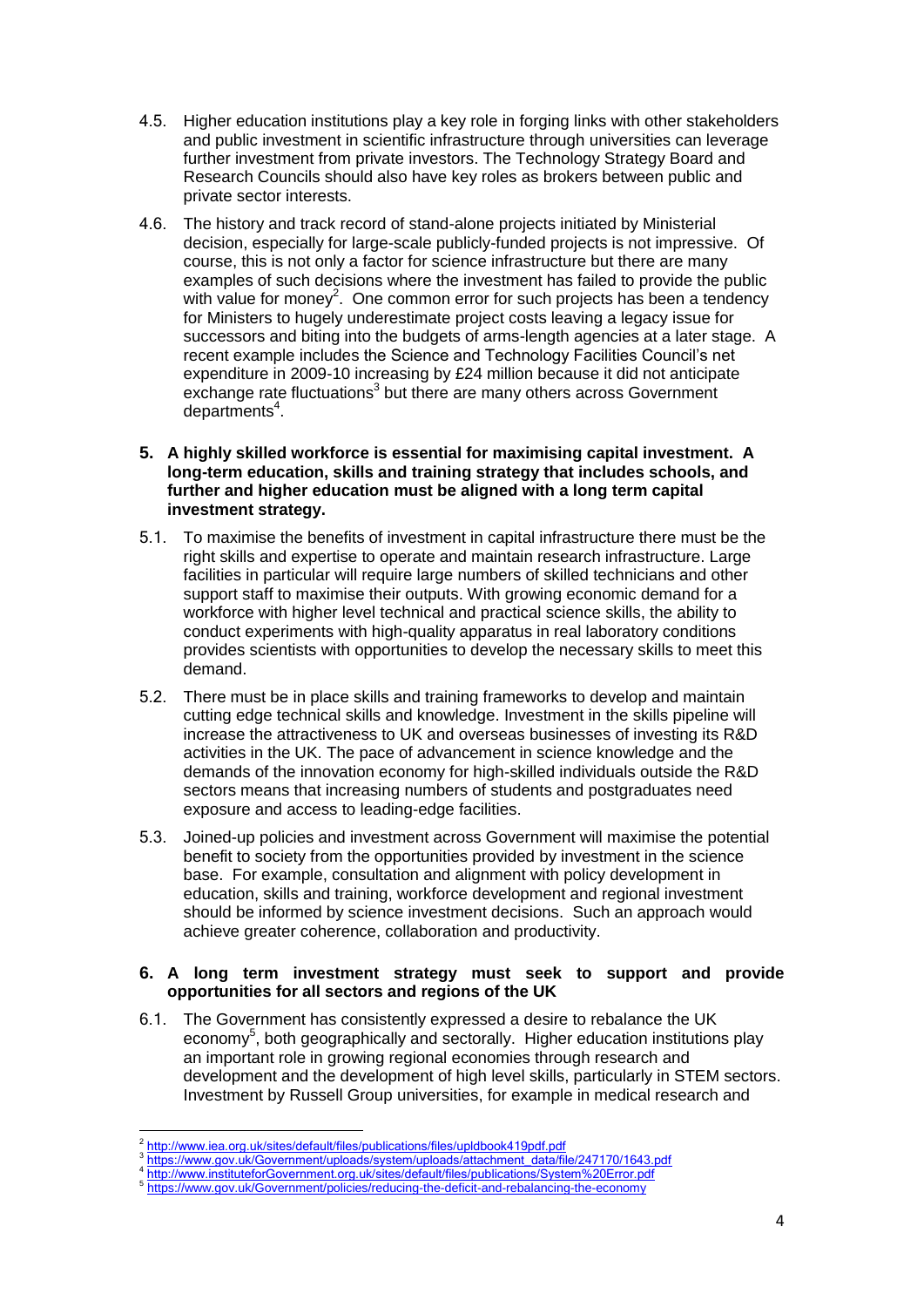other STEM facilities will support nearly 19,000 jobs and generate an economic value of more than £9 billion between 2012 and 2037<sup>6</sup>.

- 6.2. Joint regional scientific infrastructure investment ventures between multiple UK universities provide this resource, enabling undergraduates and postgraduates to gain regular access to the best equipment to help them to develop the necessary skills for the UK to be internationally competitive. There is greater potential for these types of facilities to be exploited and to include closer links with local schools and further education colleges. Many SMEs will also depend on access to facilities, capacity and the associated expertise that is available in higher education establishments to test their own research, mature ideas and up-skill their workforce. Such facilities need continual high quality equipment and highly skilled scientists, engineers and technicians and cannot be sacrificed in favour of a limited number of larger scale international level investments.
- 6.3. However financial restrictions will often limit large-scale capital spending to a single project in one location, for example the Diamond Light Source. The location of these projects must therefore be carefully considered. Decisions on the location of large-scale projects should be made on the basis of proximity to a highly skilled workforce, transport links – as these projects must also be available for use by other user communities across the UK – and the infrastructure of the surrounding environment which will include, for example schools, centres of culture, and leisure facilities.
- 6.4. The Government must not overlook the fact that excellent scientific research and innovation also occurs outside of higher education settings. This necessitates the development of a national science and innovation strategy that supports and encourages innovation in science parks, businesses and SMEs at the local and regional level as well as the national level and considers the connectedness of these across the system as a whole.
- 6.5. As well as being informed by national and international opportunities, other national and local infrastructure investment priorities can also inhibit local and regional opportunities. For example, while some regions of the UK already have ready access to a highly skilled, highly educated workforce and significant inward investment, some regions have fewer resources of this kind and science and innovation communities in these areas can be inhibited from participation. A number of coastal and seaside towns do not have the capacity to nurture and sustain their own science and innovation ecosystem because of poor transport links, low performing schools and colleges, and the lack of local university or large research or innovation-driven employers. In some parts of Wales, Scotland, and England, access to reliable broadband internet ranges from low to non-existent and is inhibiting the growth of smaller high-tech businesses. This lack of connectivity affects the demand from businesses to inwardly invest and operate, and the ability to attract a skilled workforce.
- 6.6. Local Enterprise Partnerships have the potential to play a key role in developing visionary and appropriate science, innovation and skills strategies at the regional and local level. These will need to be in partnership with local employers, schools, colleges, and where possible regional universities and employers. A national level strategy must focus on innovation, skills, support for businesses, and address local and regional infrastructure and skills needs<sup>7</sup>. Without ensuring opportunities at **the local and regional as well as the national and international level, there is a significant risk that a two-tier innovation, education, training and skills environment will develop.**
- 6.7. There is uncertainty and concern regarding the impact Scottish independence might have on science and related infrastructure facilities in Scotland and on the

e<br>Fittp://www.russellgroup.ac.uk/uploads/Economic-impact-of-the-Russell-Group\_1.pdf

<sup>&</sup>lt;sup>7</sup> <http://www.policy-network.net/publications/4695/Mending-the-Fractured-Economy>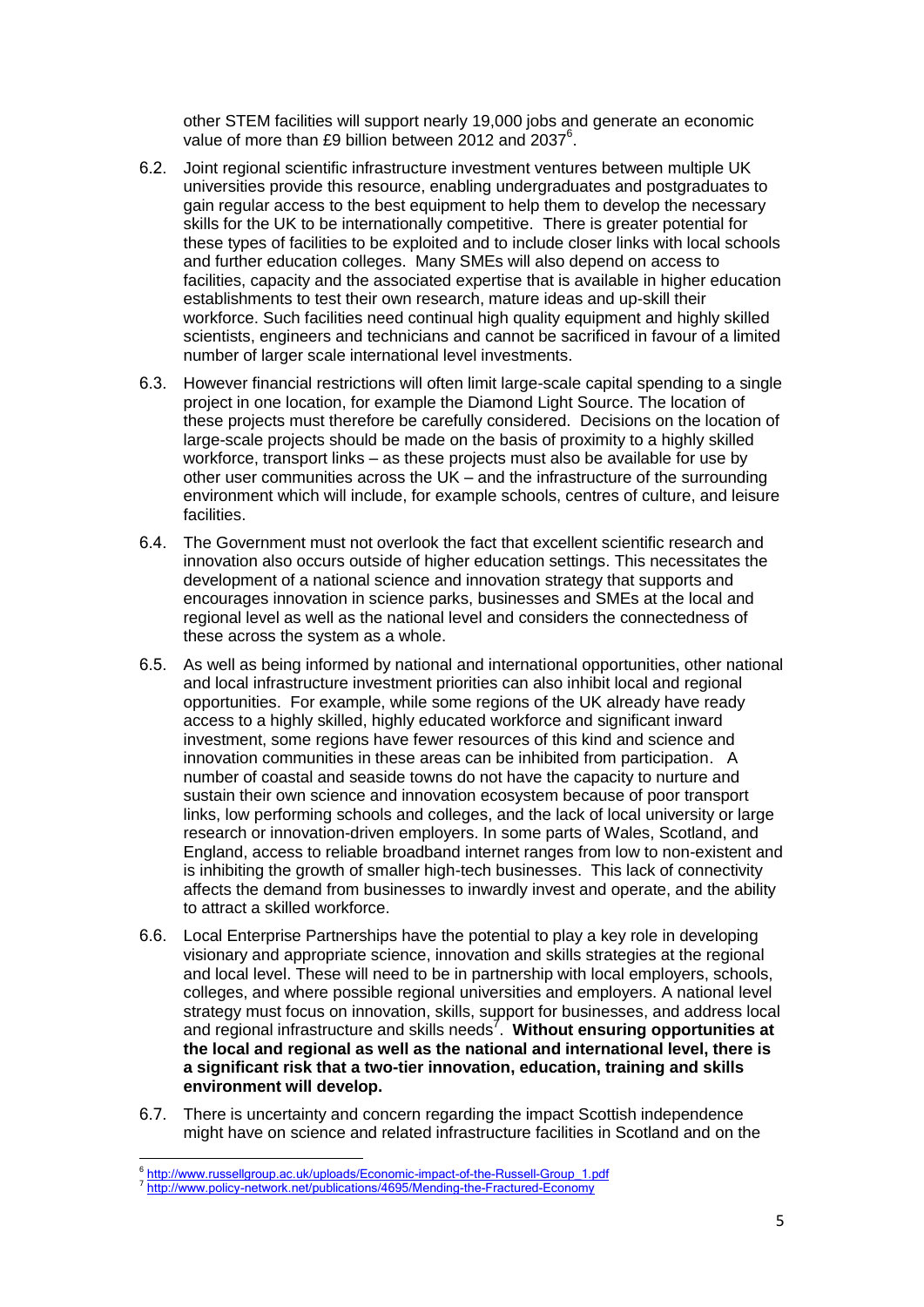rest of the UK. In the event of Scottish independence there will be a clear need for careful management of any transition of research funding and activity between relevant funding agencies, industry and charities in the short term to cover existing projects. Scotland possesses a number of centres of scientific excellence that are used by research teams from across the UK as well as from overseas. Negotiations between Westminster, Holyrood and other devolved administrations may be required to ensure that the four nations' access to facilities across each other's borders remain readily accessible.

6.8. The Science Council and CaSE acknowledge that budgets will be very tight over the next few years. However investment in science and research can provide a spur to growth. For the UK economy to grow in the long term, stable investment in science and research is essential. The key requirement is for a coherent, wellargued and properly adhered to long-term vision for UK science and complementary strategy.

Hianestgan

Diana Garnham, **Diana Garnham, 2006** Channel Channel Channel Channel Dr Sarah Main, Chief Executive, Science Council **Director**, CaSE

Savah Marsh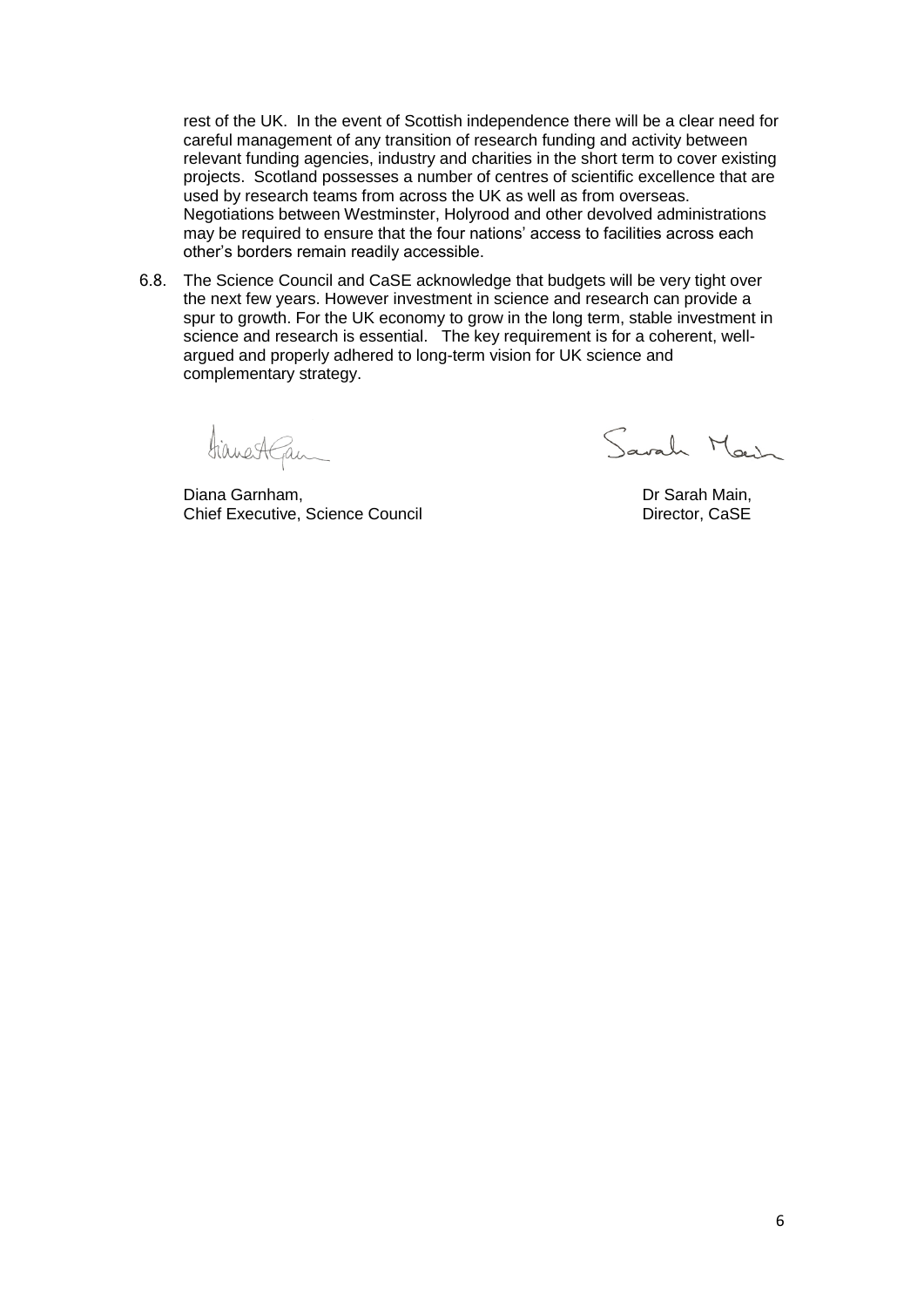# **The Science Council**

The Science Council was established in 2004. It is an umbrella organisation of learned societies and professional bodies, and currently has 41 member organisations drawn from across science and its applications: a list of current member bodies is attached. In addition to providing a mechanism for the sector to work collectively, the Science Council develops and leads collaborative projects working with member bodies and the wider scientific community: examples include the Future Morph website<sup>8</sup> designed to provide young people with information about careers opportunities, and LMI analysis of the UK Science Workforce<sup>9</sup>.

The Science Council works to advance the professional practice of science and since 2004 has awarded the professional qualification of Chartered Scientist (CSci) with 15,000 individuals registered. A current key project is the development of new professional registers (Registered Scientist and Registered Science Technician), which aims to raise the profile, aspirations and retention of scientists at graduate and technician level. Collectively our member bodies represent almost 500,000 individual members, including scientists, teachers and senior executives in industry, academia and the public sector.

# **The Campaign for Science & Engineering**

The Campaign for Science & Engineering (CaSE) is a membership organisation aiming to improve the scientific and engineering health of the UK. CaSE works to ensure that science and engineering are high on the political and media agenda, and that the UK has world-leading research and education, skilled scientists and engineers, and successful innovative business. It is funded by around 800 individual scientists and engineers, and 100 organisations including industries, universities, learned and professional organisations, and research charities.

 $\overline{a}$ <sup>8</sup> [www.futuremorph.org](http://www.futuremorph.org/)

<sup>9</sup> *The current and future UK science workforce* TBR, Sept. 201[1 http://www.sciencecouncil.org/content/science](http://www.sciencecouncil.org/content/science-workforce)[workforce](http://www.sciencecouncil.org/content/science-workforce)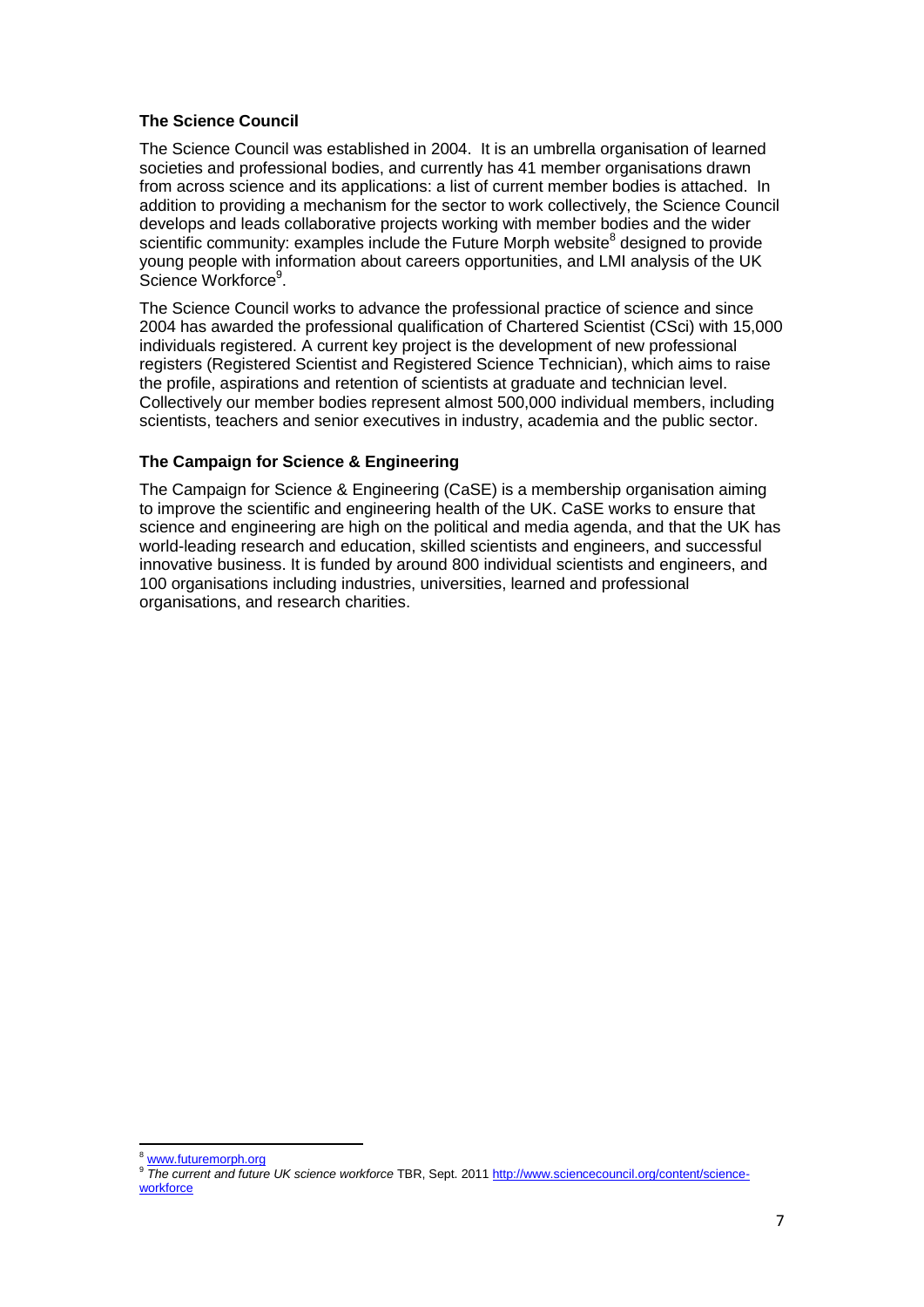# **Member Bodies of the Science Council**

### **February 2014**

Association for Clinical Biochemistry and Laboratory Medicine Association of Neurophysiological Scientists Association for Science Education British Academy of Audiology British Association of Sport and Exercise Science British Computer Society British Psychological Society British Society of Soil Scientists Chartered Institution of Water and Environmental Management College of Podiatry Energy Institute Geological Society of London Institute of Biomedical Science Institute of Brewing and Distilling Institute of Corrosion Institute of Food Science and Technology Institute of Marine Engineering, Science and Technology Institute of Materials, Minerals and Mining Institute of Mathematics and its Applications Institute of Measurement and Control Institute of Physics and Engineering in Medicine Institute of Physics Institute of Science and Technology Institute of Water Institution of Chemical Engineers Institution of Environmental Sciences London Mathematical Society Mineralogical Society Nuclear Institute Oil and Colour Chemists' Association Operational Research Society Physiological Society Royal Astronomical Society Royal Meteorological Society Royal Society of Chemistry Royal Statistical Society Society for Cardiological Science and Technology Society for General Microbiology Society of Biology Society of Dyers & Colourists The Organisation for Professionals in Regulatory Affairs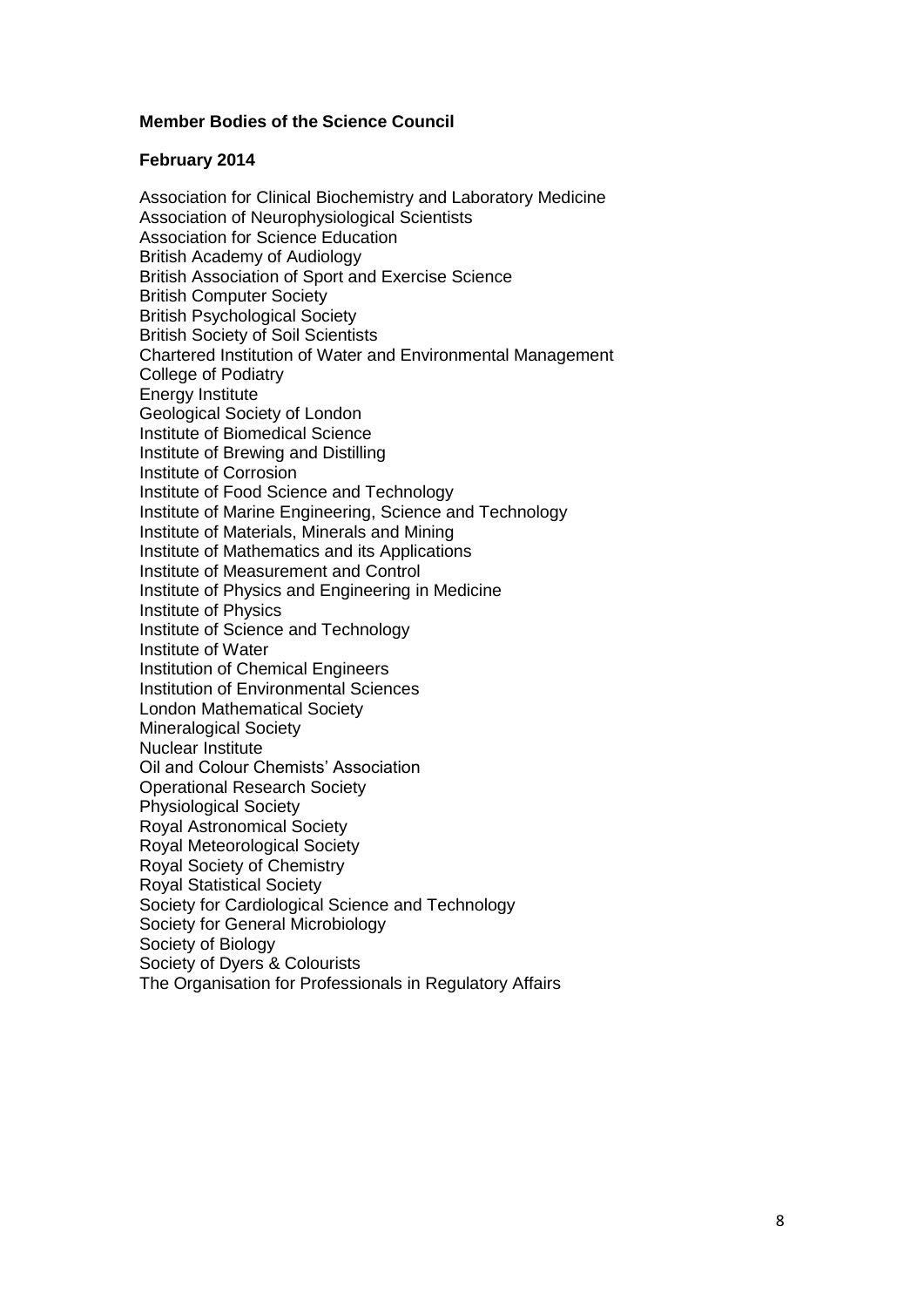# **CaSE Member Organisations**

#### **Industry**

Airbus Astra Zeneca BASF Bayer BMJ Crocotta R&D **Electroimpact** GlaxoSmithKline Google Johnson Matthey Norwich Research Park Optimise Oil and Gas Oxford Instruments Rolls -Royce Sharp Laboratories Wiley -Blackwell

#### **Charities & Other**

Association of Medical Research Charities Breast Cancer Campaign Cancer Research UK Prospect Wellcome Trust

# **Learned & Professional**

Royal Astronomical Society The Biochemical Society Society for Experimental Biology Society of Biology BCS – The Chartered Institute of IT Society of Chemical Industry Heads of Chemistry UK The Institution of Chemical Engineers The Royal Society of Chemistry The UK Deans of Science The British Ecological Society Engineering Professors' Council The Institution of Engineering & Technology The Genetics Society The Geological Society British Society for Immunology London Mathematical Society The Institution of Mathematics and its Applications Institution of Mechanical Engineers Society for Applied Microbiology Society for General Microbiology National Farmers' Union The Royal Pharmaceutical Society The British Pharmacological Society